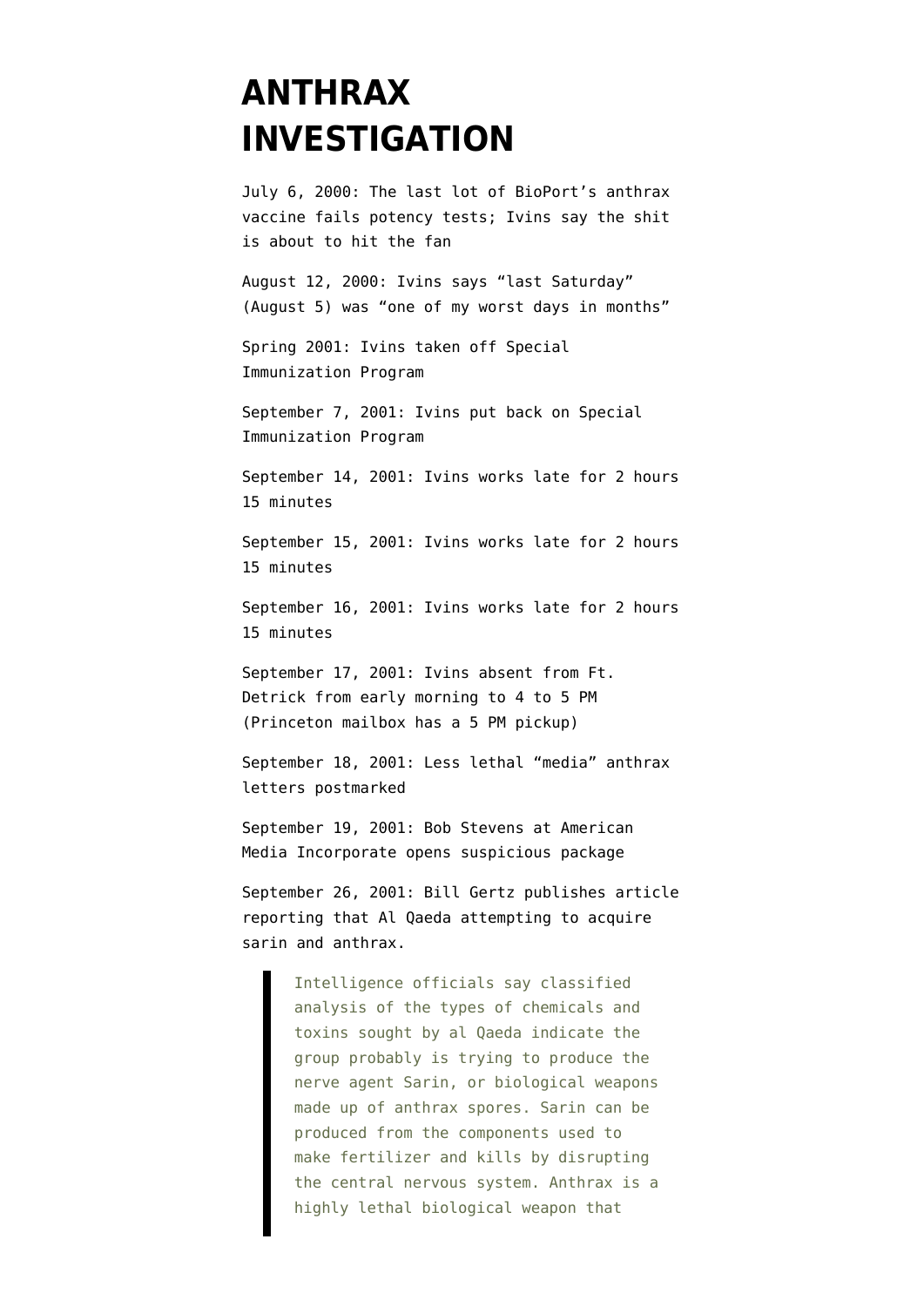## causes death after spores are ingested.

Ivins emails, "I just heard tonight that Bin Laden terrorists for sure have anthrax and sarin gas" … "Osama Bin Laden has just decreed death to all Jews and Americans"

September 28: Ivins works late for 1 hour 42 minutes

September 29, 2001: Ivins works late for 1 hour 20 minutes

September 30, 2001: Ivins works late for 1 hour 18 minutes

October 1, 2001: Ivins works late for 20 minutes

October 2, 2001: Ayaad Asaad [interviewed](http://archive.salon.com/news/feature/2002/01/26/assaad/print.html) about claim he was a bioterrorist; Judy Miller's Germs published; Ivins works late for 23 minutes

October 3, 2001: Ivins works late for 2 hours 59 minutes

October 4, 2001: Ivins works late for 3 hours 33 minutes

October 5, 2001: Ivins works late for 3 hours 42 minutes; Bob Stevens, photo editor of Sun newspaper, [dies](http://www.anthraxinvestigation.com/index.html#Timeline)

Almost immediately after attacks: FBI works with Ft. Detrick scientists to identify anthrax

October 2001: Ames strain at Iowa State destroyed with consent of FBI

October 9, 2001: Ivins works late for 15 minutes; Daschle and Leahy letters [postmarked](http://www.anthraxinvestigation.com/index.html#Timeline)

October 12, 2001: Judy Miller gets fake anthrax letter

October 14, 2001: Ivins works late for 1 hour 26 minutes; Guardian first [suggests](http://rawstory.com/news/2008/Suicide_raises_questions_about_attempts_to_0801.html) tie between anthrax and Iraq

October 15, 2001: Daschle letter opened and sent to USAMRID; Bush [presses](http://www.nydailynews.com/news/us_world/2008/08/02/2008-08-02_fbi_was_told_to_blame_anthrax_scare_on_a.html) FBI to look into Middle Eastern links to anthrax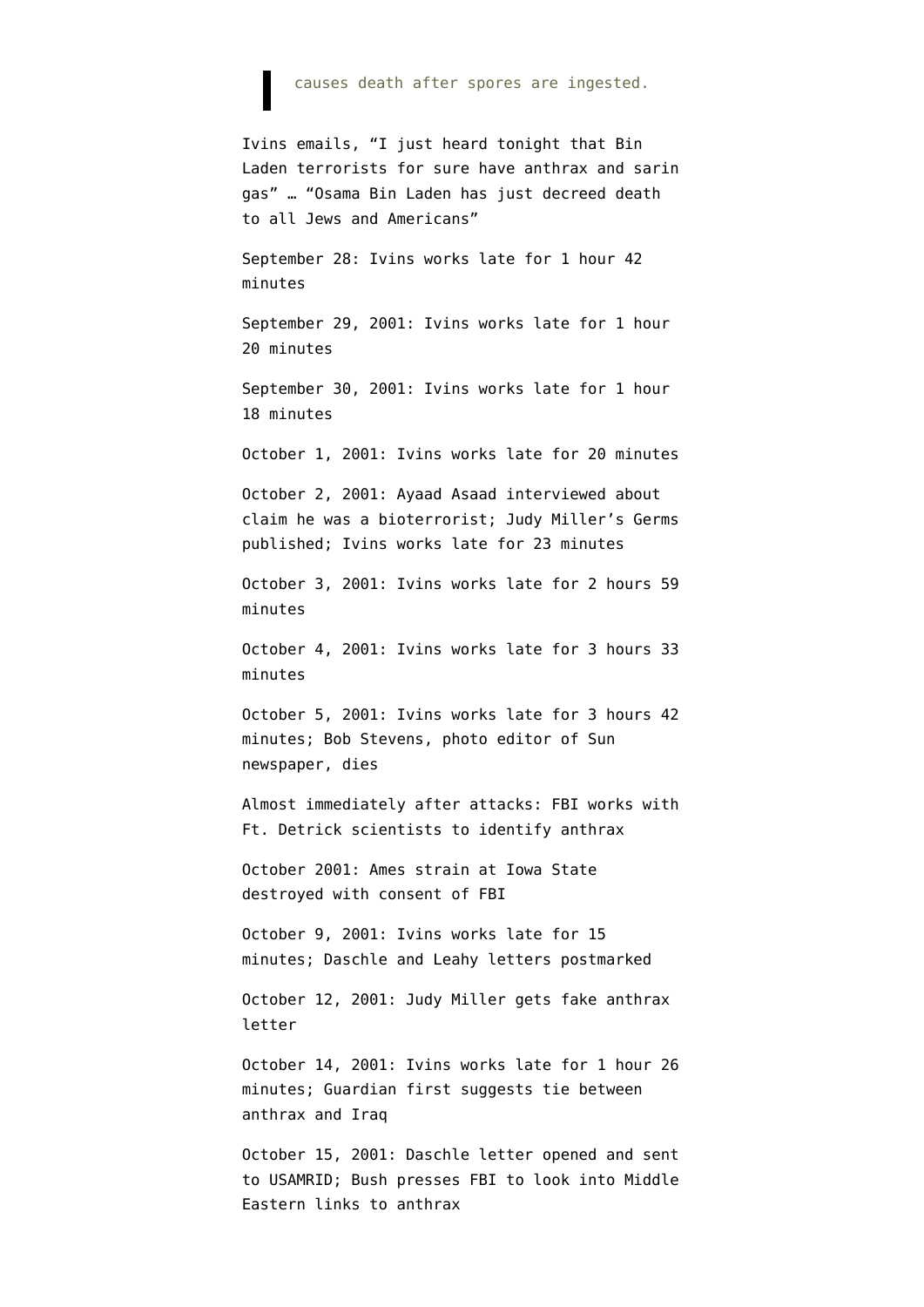October 16, 2001: Ivins' coworker emails "Bruce has been an absolute manic basket case the last few days"

October 18, 2001: Nerve attack scare in White House situation room

October 18, 2001: John McCain [links](http://thinkprogress.org/2008/08/01/mccain-anthrax-iraq/) anthrax attack to Iraq and Phase II of war on terror

October 21, 2001: First of two DC postal workers [dies](http://www.anthraxinvestigation.com/index.html#Timeline) of anthrax poisoning

October 22, 2001: Secret Service reports traces of anthrax on letter opening machine in White House

October 24, 2001: USA PATRIOT passes House

October 25, 2001: USA PATRIOT passes Senate

October 26, 2001: USA PATRIOT signed into law; ABC News [cites](http://www.mediabistro.com/tvnewser/abc/ross_responds_to_vital_questions_about_anthrax_report_90768.asp) well-placed sources (now explained to be then current and former scientists conducting analysis of the anthrax) with bentonite claim

October 29, 2001: General John Parker [mis](http://pubs.acs.org/cen/government/84/8449gov1.html)[reports](http://pubs.acs.org/cen/government/84/8449gov1.html) that silica found in anthrax sample

November 15, 2001: Leahy letter found

December 2001: FBI investigators start questioning Ft. Detrick scientists

December 2001: Ivins improperly cleans worksite

December 5, 2001: Leahy letter [opened](http://pubs.acs.org/cen/government/84/8449gov1.html) at Ft. Detrick

December 12, 2001: Reports first [tie](http://pubs.acs.org/cen/government/84/8449gov1.html) anthrax to Dugway strain

February 2002: Ivins turns over samples but fails to follow protocol

April 10, 2002: Ivins turns over samples

April 2002: Ft. Detrick [finds](http://online.wsj.com/public/article/SB121824122279026121-jvAl3N_9OfFg_bE9oMrQZtepAPU_20080907.html?mod=tff_main_tff_top) anthrax on flask outside of hot room

May 2002: FBI [tests](http://www.nytimes.com/2008/08/04/us/04anthrax.html?pagewanted=2&hp) mailboxes in Princeton, NJ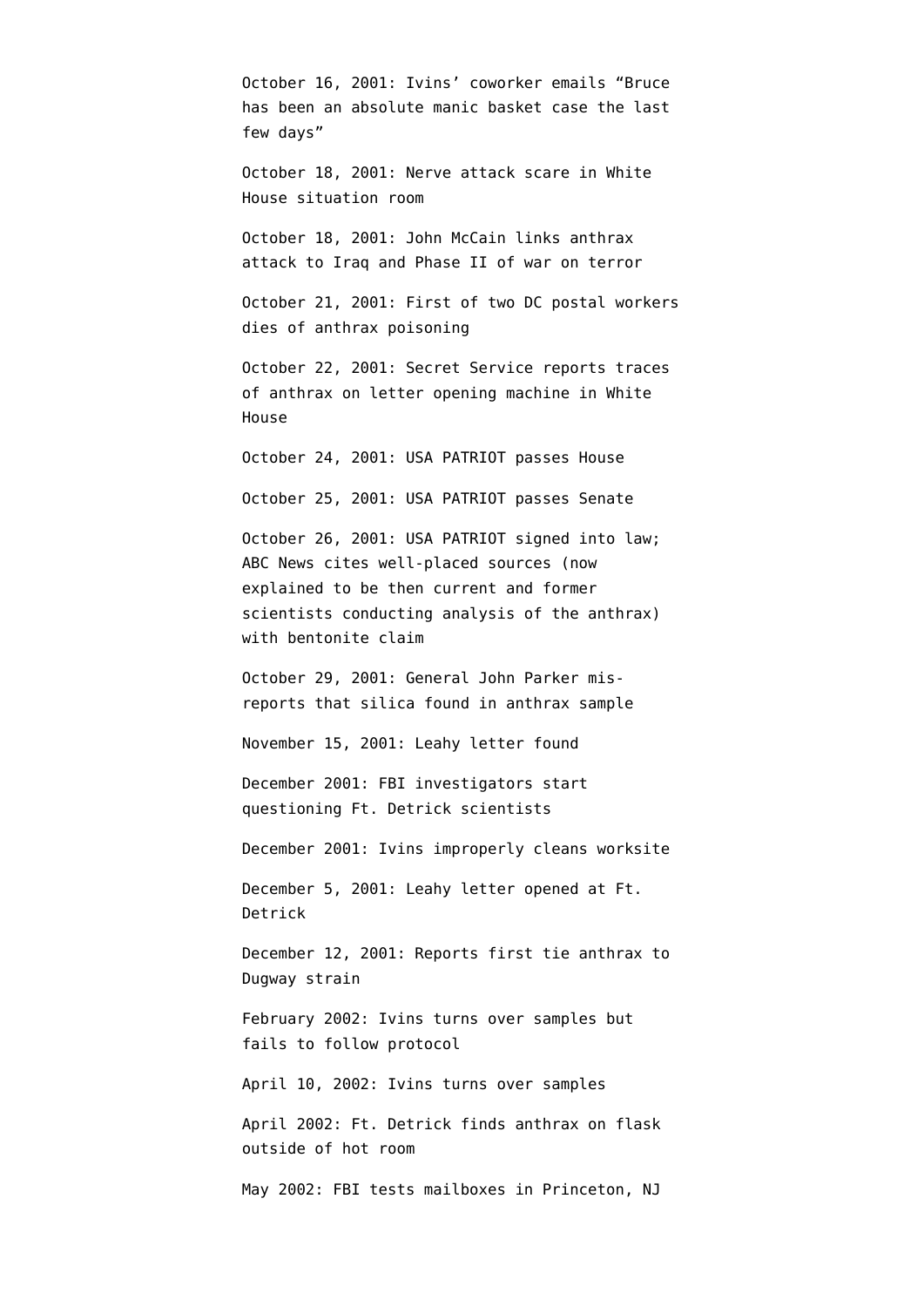May 10, 2002: Ivins speaks to investigators about his efforts to clean worksite in December 2001

June 2002: Livermore Lab [finds](http://www.washingtonpost.com/wp-dyn/content/article/2008/08/07/AR2008080703443_2.html?sid=ST2008080703559&pos=) the anthrax to have been cultured within two years of the attack

June 18, 2002: Barbara Hatch Rosenberg [briefs](http://emptywheel.firedoglake.com/files/28/files//2008/08/030826-initial-hatfill-complaint.pdf) Leahy and Daschle with her US scientist theory–naming Hatfill directly

June 25, 2002: FBI [conducts](http://emptywheel.firedoglake.com/files/28/files//2008/08/030826-initial-hatfill-complaint.pdf) consensual search of Hatfill's apartment–tips off media

July 2002: MZM [receives](http://thenexthurrah.typepad.com/the_next_hurrah/2007/04/domestic_spying.html) White House contract for "threat mail technology insertion"

July 2002: NJ Department of Health [starts](http://query.nytimes.com/gst/fullpage.html?res=9B02E5D61E3AF937A2575BC0A9649C8B63) testing swabs from 600 mailboxes that feed Hamilton sorting center

Late July 2002: FBI Special Agent Bob Roth [ignores](http://emptywheel.firedoglake.com/files/28/files//2008/08/030826-initial-hatfill-complaint.pdf) Hatfill's lawyer's offer for consensual interview

August 1, 2002: FBI [conducts](http://emptywheel.firedoglake.com/files/28/files//2008/08/030826-initial-hatfill-complaint.pdf) second search–media again tipped off; DOJ gets Hatfill fired from new job at LSU

August 6, 2002: Ashcroft [names](http://emptywheel.firedoglake.com/files/28/files//2008/08/030826-initial-hatfill-complaint.pdf) Hatfill person of interest

August 8, 2002: FBI [pinpoints](http://query.nytimes.com/gst/fullpage.html?res=9B02E5D61E3AF937A2575BC0A9649C8B63) Princeton mailbox from which letters were mailed

August 11, 2002: FBI [leak of contents](http://emptywheel.firedoglake.com/files/28/files//2008/08/030826-initial-hatfill-complaint.pdf) of Hatfill novel to ABC news pre-empting Hatfill public statement; FBI canvasses Princeton residents to see if they had seen Hatfill in Princton

August 12, 2002: Newsweek [reports](http://emptywheel.firedoglake.com/files/28/files//2008/08/030826-initial-hatfill-complaint.pdf) on use of bloodhounds

August 13, 2002: Hatfill files formal complaint with DOJ

October 5, 2002: Richard Lambert [assumes](http://emptywheel.firedoglake.com/wp-admin/upload.php?style=inline&tab=browse&action=view&ID=2530&post_id=2528#) Inspector in Charge role in investigation

November 2002: Robert Mueller incorrectly [announces](http://pubs.acs.org/cen/government/84/8449gov1.html) FBI trying to reverse engineer strain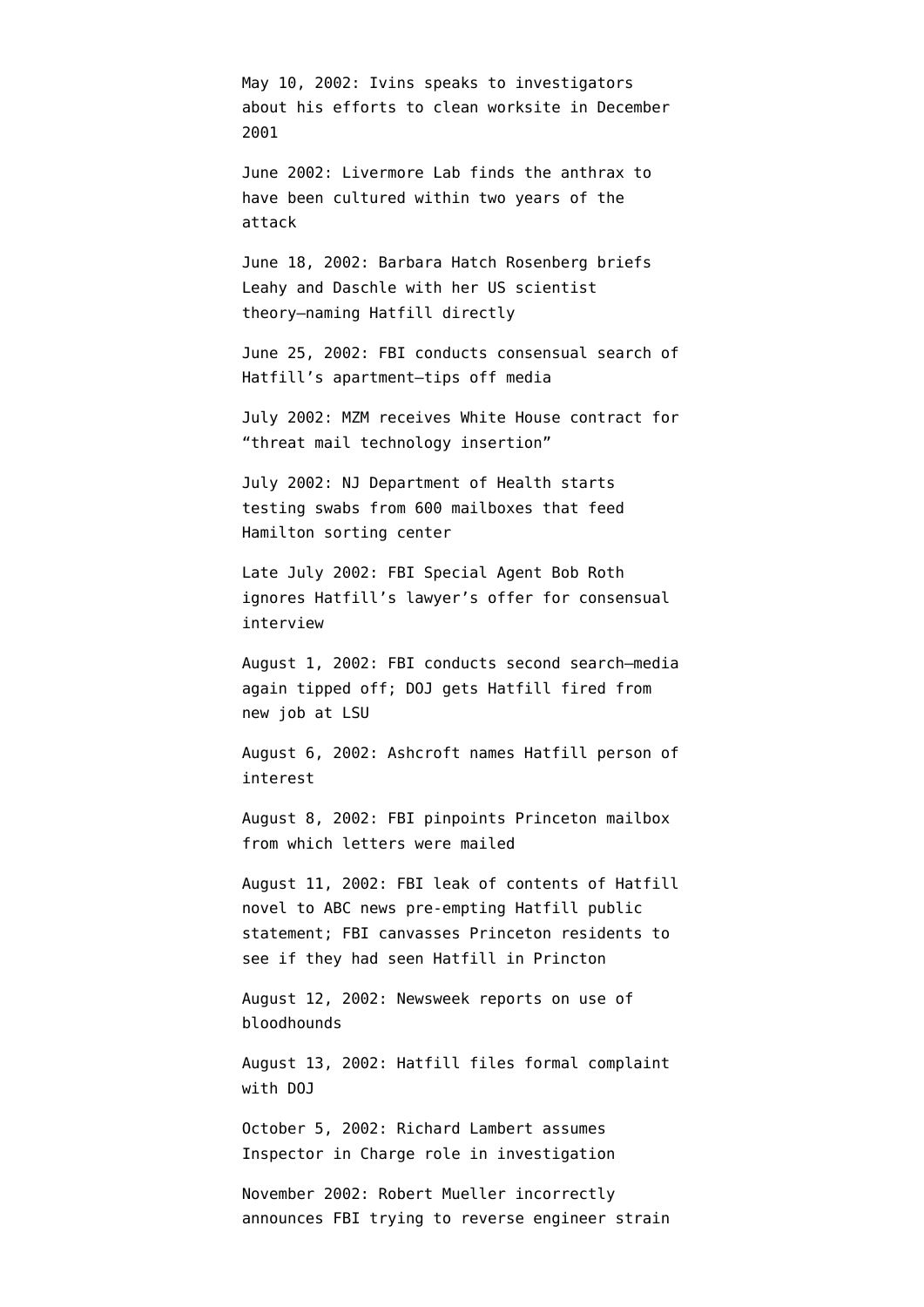January 9, 2003: Officials at counter-terrorism conference [tell ABC](http://emptywheel.firedoglake.com/files/28/files//2008/08/030826-initial-hatfill-complaint.pdf) Hatfill most likely suspect

March 14, 2003: Ivins recives honor for getting anthrax vaccine back into production

April 11, 2003: OPR [says](http://static1.firedoglake.com/28/files/2008/08/030826-Initial-Hatfill-Complaint.pdf) investigation into leaks reveals no leakers

May 5, 2003: Supervisory Special Agent Van Harp (previously in charge of investigation) [retires](http://emptywheel.firedoglake.com/files/28/files//2008/08/030826-initial-hatfill-complaint.pdf)

May 11, 2003: WaPo [reports](http://emptywheel.firedoglake.com/files/28/files//2008/08/030826-initial-hatfill-complaint.pdf) that FBI draining pond in search of clues on Hatfill

August 26, 2003: Hatfill [sues](http://emptywheel.firedoglake.com/files/28/files//2008/08/030826-initial-hatfill-complaint.pdf) DOJ

November 21, 2003: DOJ moves to stay suit

December 12, 2003: FBI finds additional samples of Ivins' samples

January 5, 2004: DOJ moves to dismiss suit

April 7, 2004: Ivins submits new samples to FBI; FBI seals flasks with evidence tape

May 2004: Roscoe Howard, later named as source for several journalists, resigns as US Attorney

May 2004: [First FBI testing](http://static1.firedoglake.com/28/files/2008/08/110215-NAS-Anthrax-Science-Report.pdf) on suspected al Qaeda lab (presumably outside of Kandahar) tests positive; one earlier IC test also tested positive

June 17, 2004: The seized Ivins samples submitted to Navy Medical Research Center

October 21, 2004: Judge Walton grants Hatfill discovery on press reports, not investigative files

November 2004: Third test (second by FBI) on suspected al Qaeda lab tests negative

February 22, 2005: DOJ [demands](http://emptywheel.firedoglake.com/files/28/files//2008/08/050222-brief-on-sources.pdf) that Hatfill have identity of leakers to pursue privacy case

> Contrary to plaintiff's assertion, because his claim for damages requires him to establish that any disclosure of information protected by the Privacy Act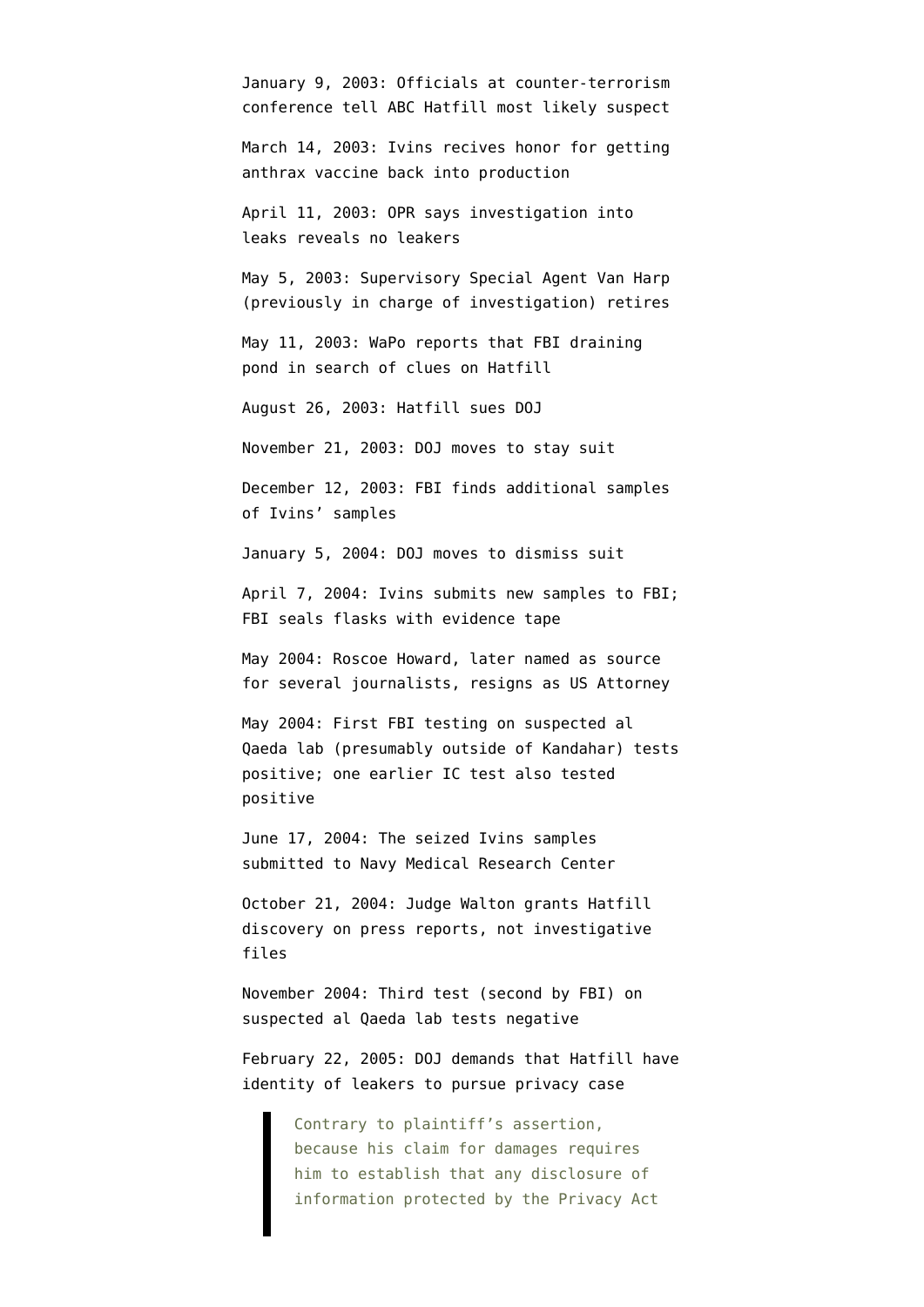was "intentional or willful," he cannot prevail without establishing the identity of the individual who made any such disclosure and the circumstances surrounding the disclosure.

February 23, 2005: Hatfill [moves](http://emptywheel.firedoglake.com/files/28/files//2008/08/050223-motion-to-question-van-harp.pdf) to question Van Harp (who admits contacts with many of the journalists who reported on Hatfill)

March 31, 2005: Ivins confronted with the fact his samples didn't match

June 2005: Swab from AMI [sent](http://static1.firedoglake.com/28/files/2008/08/110215-NAS-Anthrax-Science-Report.pdf) to Worsham at **USAMRID** 

June 22, 2005: DOJ [opposes](http://emptywheel.firedoglake.com/files/28/files//2008/08/050622-doj-opposition-to-deposition-of-virginia-patrick.pdf) Hatfill deposition of Virginia Patrick, wife of Bill Patrick

August 8, 2005: Chemistry review panel

November 19, 2005: Ivins [writes](http://www.usdoj.gov/amerithrax/08-082-M-01%20search%20warrant%20affidavit.pdf) email naming two colleagues as potential anthrax culprits

April 21, 2006: Jean Duley [caught](http://casesearch.courts.state.md.us/inquiry/inquiryDetail.jis?caseId=10K06040185&loc=67&detailLoc=K) drunk driving

July 17, 2006: Hatfill files motion to compel, including material from depositions and Congressional contacts

August 2006: Douglas Beecher [publishes](http://pubs.acs.org/cen/government/84/8449gov1.html) article stating that FBI misunderstood nature of anthrax used in attack

September 28, 2006: FBI refuses to brief HPSCI on anthrax investigation, suggesting Congress had leaked

October 2006: US Attorney (presumably Jeff Taylor) [decides](http://static1.firedoglake.com/28/files/2008/08/110215-NAS-Anthrax-Science-Report.pdf) additional analysis on AMI sample would not be done

October 13, 2006: Jean Duley [pleads guilty](http://casesearch.courts.state.md.us/inquiry/inquiryDetail.jis?caseId=10K06040185&loc=67&detailLoc=K) to DUI

October 24, 2006: Grassley [writes](http://msnbcmedia.msn.com/i/msnbc/sections/news/061024_grassley_anthrax_letter.pdf) letter following up on reassignment of Lambert to Knoxville; Lisi and Montooth would have replaced Lambert

Late 2006: Ivins [tells](http://online.wsj.com/public/article/SB121824122279026121-jvAl3N_9OfFg_bE9oMrQZtepAPU_20080907.html?mod=tff_main_tff_top) co-workers he thinks the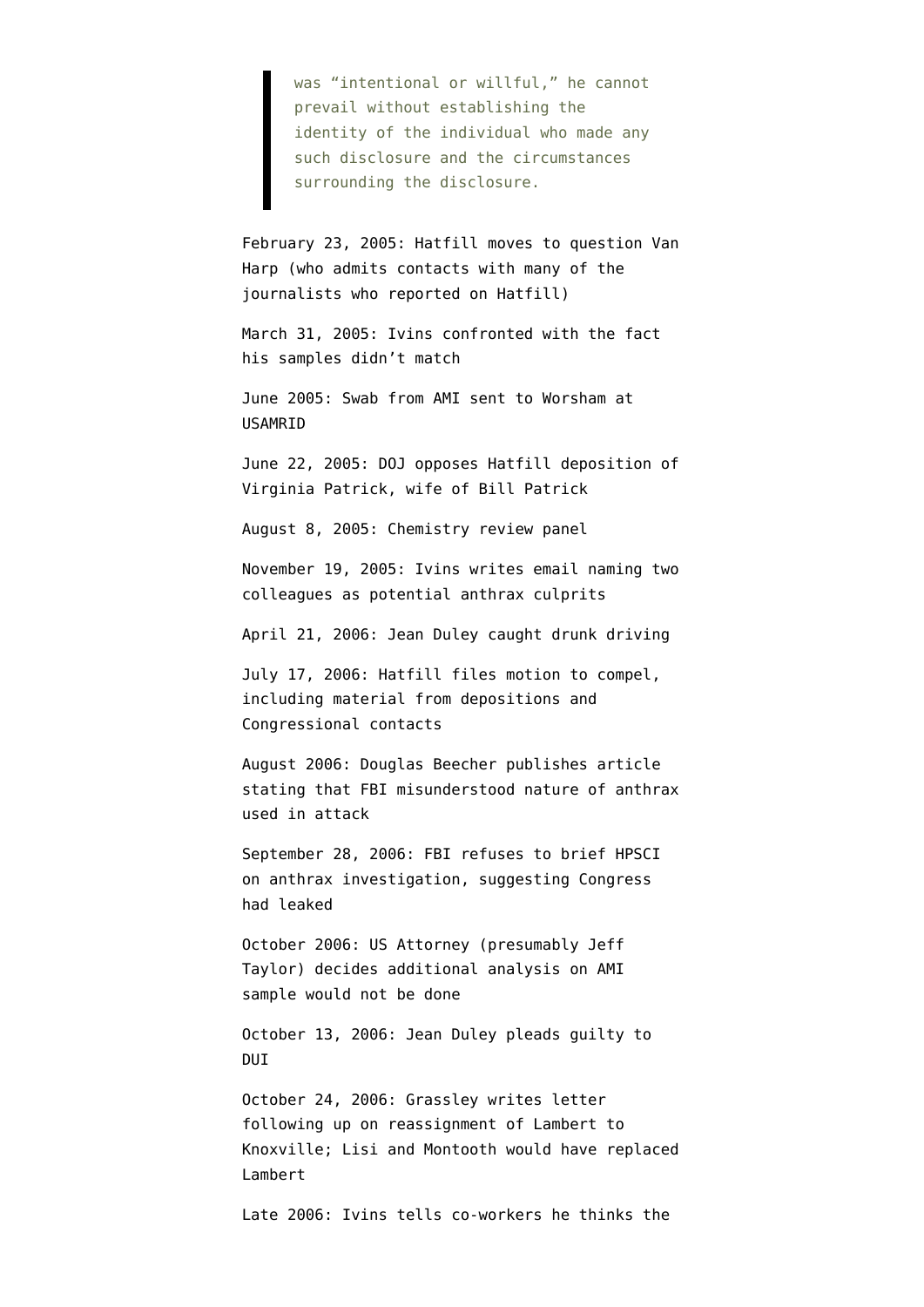## FBI is trying to frame him

May 7, 2007: Ivins claimed he was aware that his anthrax matched that used in the attack within three months of the attack; he claims he was told by three colleagues who had tested the anthrax used in the attacks

July 18, 2007: Forensic psychiatrist profiles Ivins

August 13, 2007: Judge Walton orders some reporters to reveal their sources

November 1, 2007: Ivins' house [searched](http://www.nytimes.com/2008/08/04/us/04anthrax.html?pagewanted=2&hp)

December 23, 2007: Duley [caught](http://casesearch.courts.state.md.us/inquiry/inquiryDetail.jis?caseId=000000FB36664&loc=38&detailLoc=DSTRAF) driving with no headlights, DUI

March 2008: FBI Agents [confront](http://www.washingtonpost.com/wp-dyn/content/article/2008/08/05/AR2008080503747_2.html?hpid=topnews&sid=ST2008080503796&pos=) Ivins and his wife, accusing him of killing people

March 7, 2008: Judge Walton holds Toni Locy in contempt

March 19, 2008: Ivins [found](http://www.washingtonpost.com/wp-dyn/content/article/2008/08/05/AR2008080503747_2.html?hpid=topnews&sid=ST2008080503796&pos=) unconscious in his home

March 28, 2008: Fox News [reports](http://www.foxnews.com/story/0,2933,342852,00.html) four suspects in case

April 10, 2008: Duley's DUI and driving with no headlights [not prosecuted](http://casesearch.courts.state.md.us/inquiry/inquiryDetail.jis?caseId=000000FB36661&loc=38&detailLoc=DSTRAF)

April 24, 2008: Duley [pleads guilty](http://casesearch.courts.state.md.us/inquiry/inquiryDetail.jis?caseId=000000FB36662&loc=38&detailLoc=DSTRAF) to DUI

May 26, 2008: Ivins [finishes](http://www.washingtonpost.com/wp-dyn/content/article/2008/08/05/AR2008080503747_2.html?hpid=topnews&sid=ST2008080503796&pos=) four weeks of rehab

June 27, 2008: DOJ [settles](http://emptywheel.firedoglake.com/files/28/files//2008/08/080627-hatfill-settlement.pdf) with Hatfill

July 9, 2008: Duley [alleges](http://www.thesmokinggun.com/archive/years/2008/0801081anthrax1.html) Ivins makes threats; Ivins [interviewed](http://www.usdoj.gov/amerithrax/08-429Affidavit.pdf) in presence of attorney; Pat Leahy [asks](http://emptywheel.firedoglake.com/2008/07/10/yeah-what-about-that-anthrax-terrorist/) Mukasey about anthrax case (12:20 PM)

July 10, 2008: Ivins [attends](http://www.washingtonpost.com/wp-dyn/content/article/2008/08/03/AR2008080301819.html?hpid=moreheadlines) bubonic plague vaccine meeting, then barred from Ft. Detrick and taken for psychiatric evaluation

July 24, 2008: Duley [signs complaint](http://www.thesmokinggun.com/archive/years/2008/0801081anthrax1.html) against Ivins

July 27, 1:15 AM: Frederick Emergency Communications [called](http://www.fredericknewspost.com/sections/news/display.htm?storyID=78270) to Ivins home; he is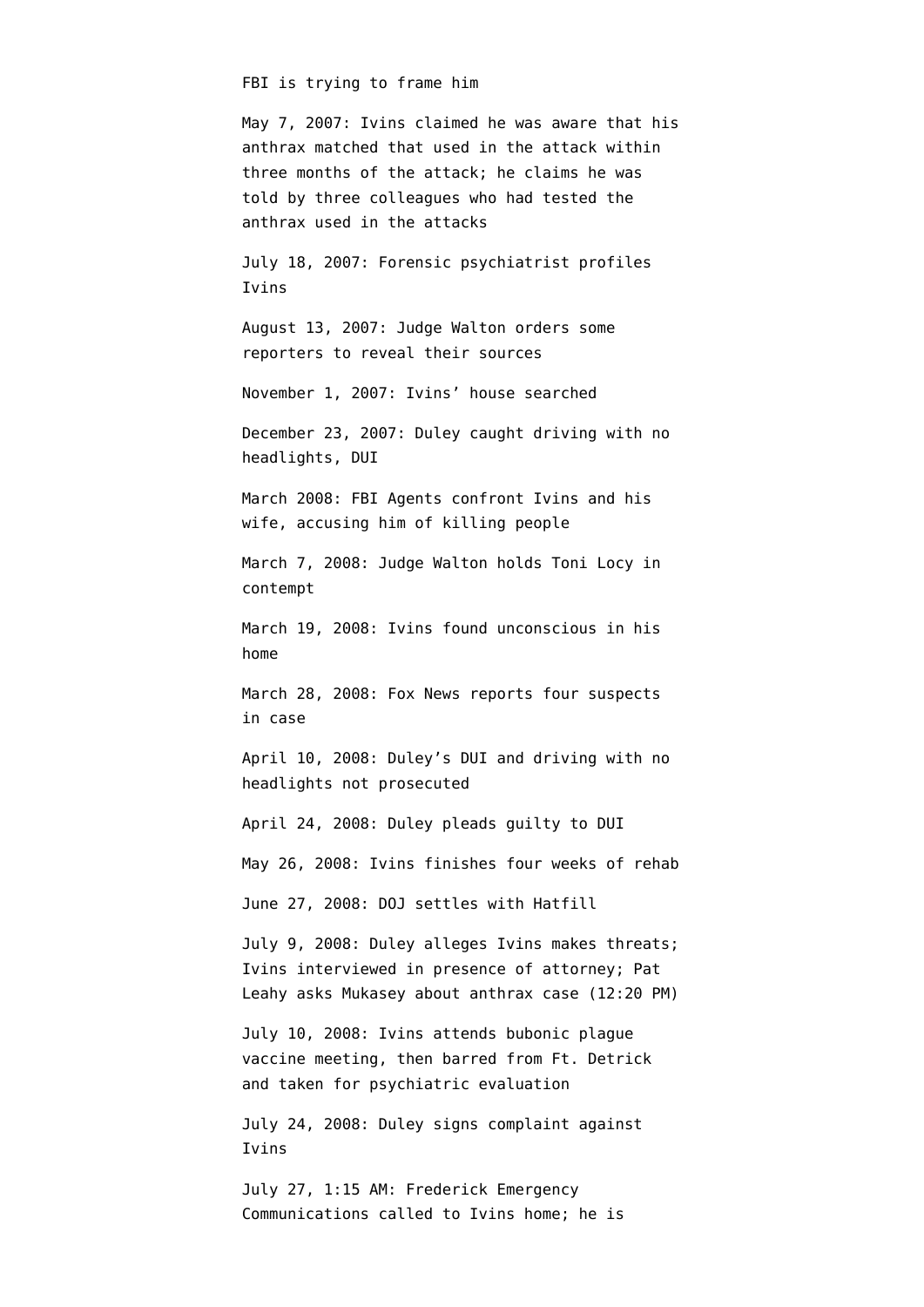unresponsive on floor; no signs of suicide

July 29, 2008: Ivins dies of apparent suicide

September 16, 2008: Nadler [asks](http://emptywheel.firedoglake.com/2011/05/25/nadler-wants-to-know-why-fbi-lied-to-him-about-anthrax/) about silicon in anthrax sample

After September 17, 2008: FBI [contracts](http://static1.firedoglake.com/28/files/2008/08/110215-NAS-Anthrax-Science-Report.pdf) with National Academy of Science to review scientific aspects of investigation

November 26, 2008: Nadler [follows up](http://emptywheel.firedoglake.com/2011/05/25/nadler-wants-to-know-why-fbi-lied-to-him-about-anthrax/) on question about silicon

February 4, 2009: USAMRID [starts](http://blogs.sciencemag.org/scienceinsider/2009/02/us-army-lab-fre-1.html) inventory of its high risk microbes

March 25, 2009: Chuck Grassley [asks](http://www.fas.org/irp/congress/2009_hr/fbi-qfr.pdf) Robert Mueller about status of NAS study

April 17, 2009: DOJ [follows up](http://emptywheel.firedoglake.com/2011/05/25/nadler-wants-to-know-why-fbi-lied-to-him-about-anthrax/) on Nadler's silicon question with misleading answer

July 2009: Royce Lamberth [approves](http://static1.firedoglake.com/28/files/2008/08/100823-EBAP_Report_ExSum_Redacted_Version1.pdf) Expert Behavioral Analysis Panel

September 15, 2009: DOJ [returns](http://www.fas.org/irp/congress/2009_hr/fbi-qfr.pdf) QFRs to Chuck Grassley claiming "in preparation for the initiation of the NAS study, the FBI has briefed the NAS Committee on Science, Technology, and Law," as well as saying any review of detective work would interfere with ongoing litigation

September 24, 2009: FBI briefs NAS on scientific theory

February 19, 2010: FBI closes investigation

Spring 2010: FBI and NAS get AFIP data showing silicon

March 16, 2010: Obama [issues](http://emptywheel.firedoglake.com/2010/03/16/would-obama-issue-first-veto-to-protect-anthrax-whitewash/) veto threat for Congressional anthrax investigation

August 23, 2010: Expert Behavioral Analysis Panel [submits](http://static1.firedoglake.com/28/files/2008/08/100823-EBAP_Report_ExSum_Redacted_Version1.pdf) results

November 2010: FBI alerts NAS to al Qaeda anthrax materials

December 2010: FBI gives NAS additional 641 pages of investigative materials